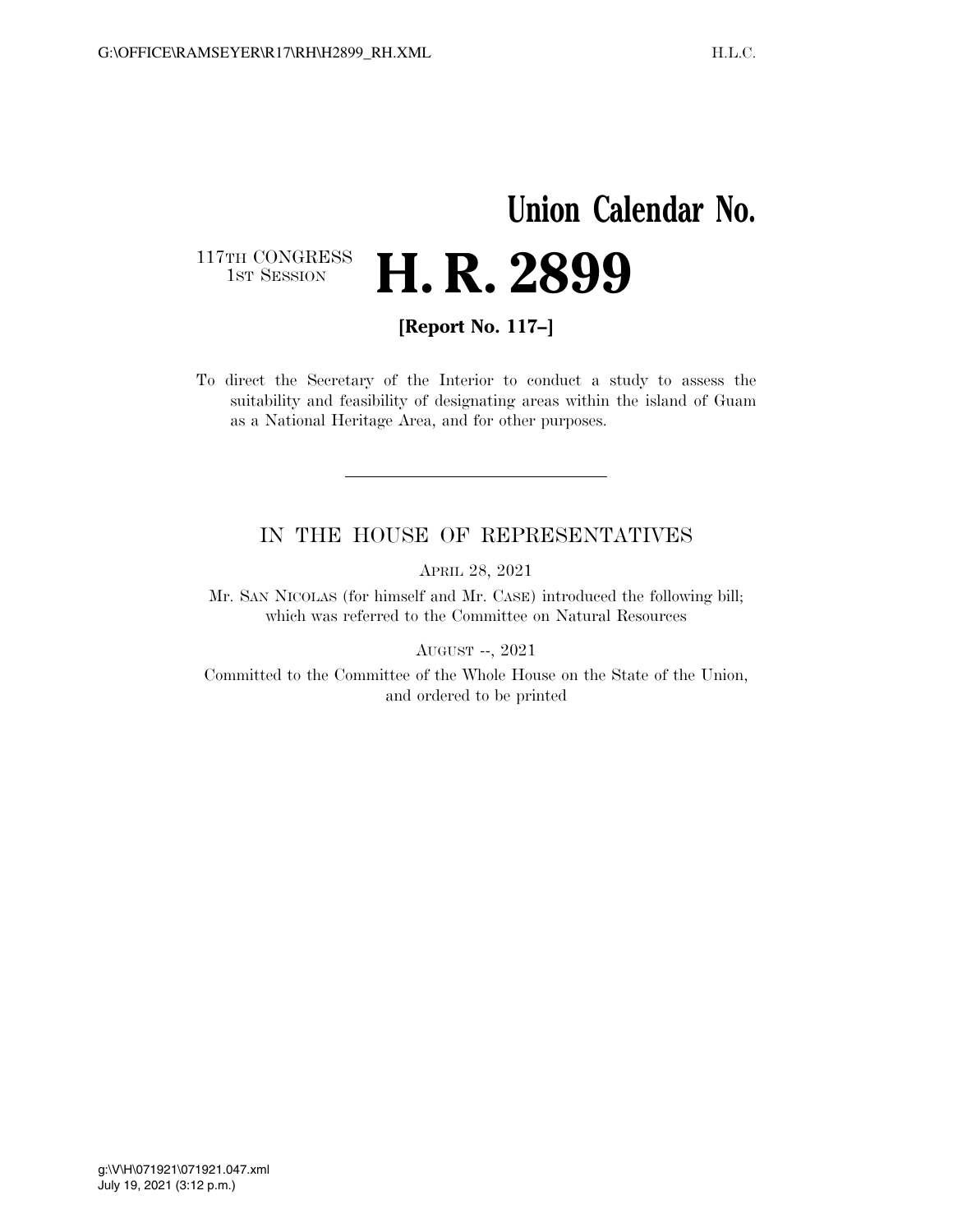## **A BILL**

To direct the Secretary of the Interior to conduct a study to assess the suitability and feasibility of designating areas within the island of Guam as a National Heritage Area, and for other purposes.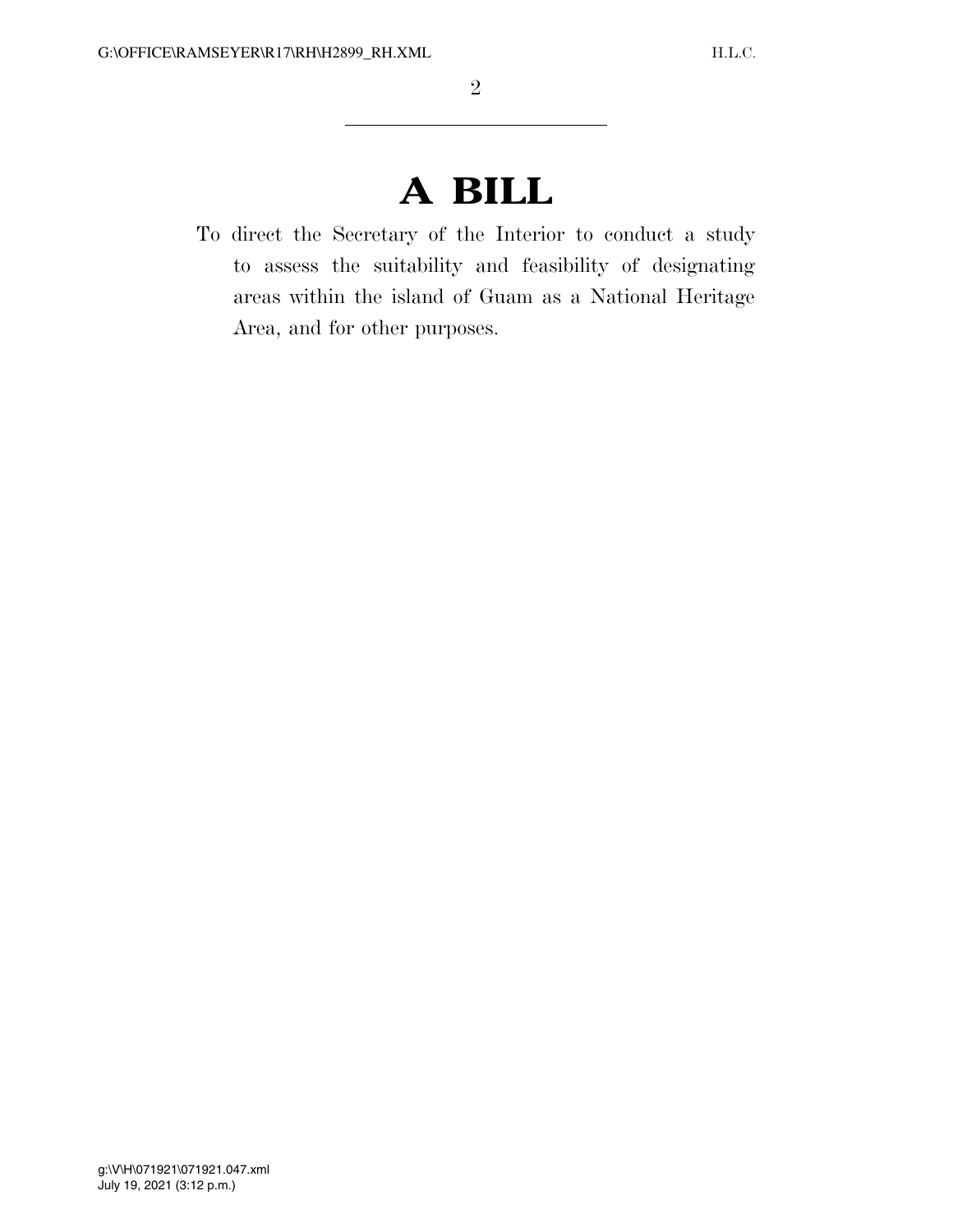| $\mathbf{1}$   | Be it enacted by the Senate and House of Representa-         |
|----------------|--------------------------------------------------------------|
| 2              | tives of the United States of America in Congress assembled, |
| 3              | SECTION 1. THE GUAM NATIONAL HERITAGE AREA STUDY.            |
| $\overline{4}$ | (a) $S_{TUDY}$ .                                             |
| 5              | (1) IN GENERAL.—The Secretary, in consulta-                  |
| 6              | tion with appropriate regional and local organiza-           |
| 7              | tions or agencies, shall conduct a study to assess the       |
| 8              | suitability and feasibility of designating the study         |
| 9              | areas as National Heritage Areas.                            |
| 10             | (2) REQUIREMENTS.—The study shall include                    |
| 11             | analysis, documentation, and determinations<br>on            |
| 12             | whether the study areas—                                     |
| 13             | (A) has an assemblage of natural, historic,                  |
| 14             | and cultural resources that—                                 |
| 15             | (i) represent distinctive aspects of the                     |
| 16             | heritage of the United States;                               |
| 17             | (ii) are worthy of recognition, con-                         |
| 18             | servation, interpretation, and continuing                    |
| 19             | use by residents and visitors; and                           |
| 20             | (iii) would be best managed—                                 |
| 21             | (I) through partnerships among                               |
| 22             | public and private entities; and                             |
| 23             | (II) by linking diverse and some-                            |
| 24             | times noncontiguous resources and ac-                        |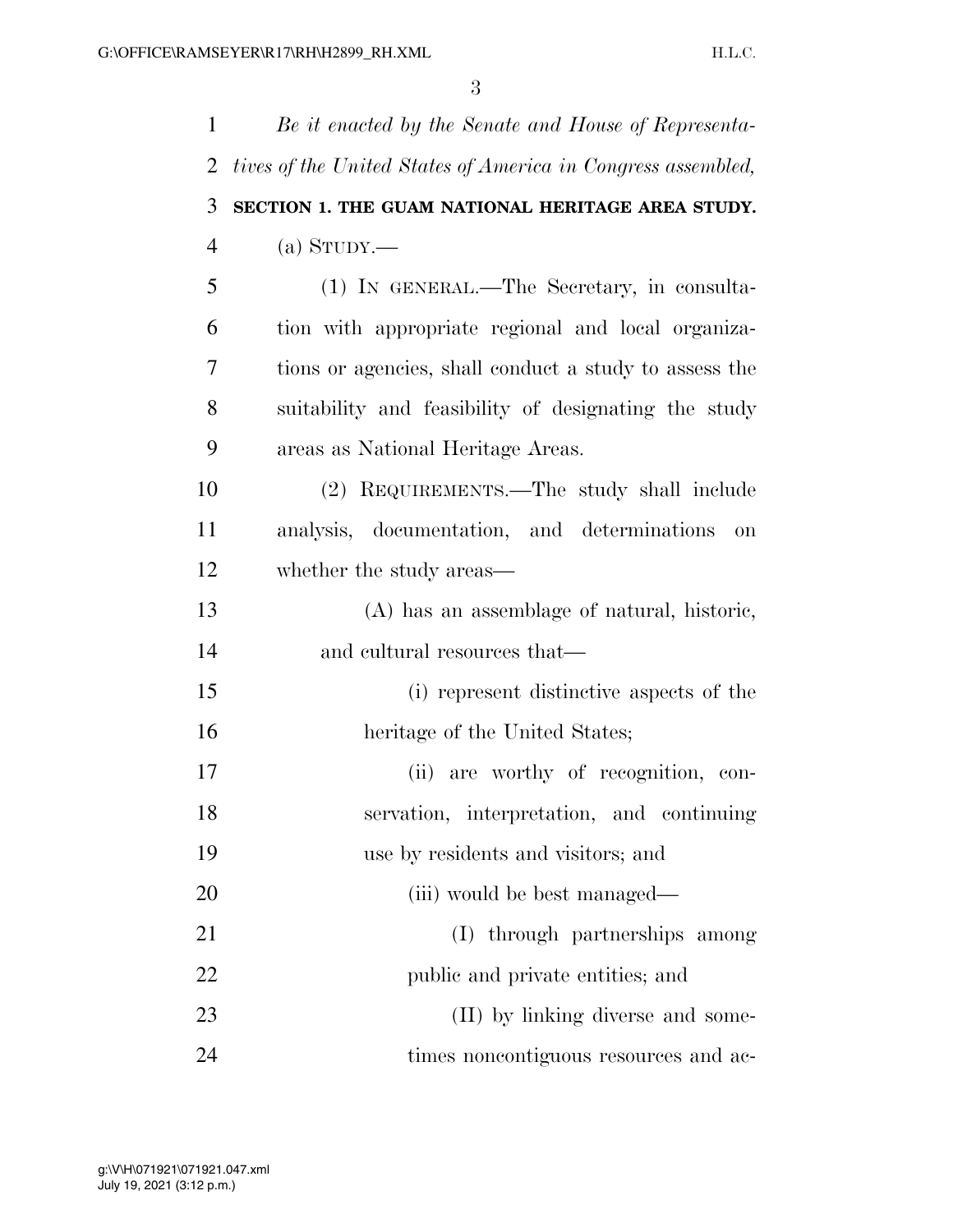| $\mathbf{1}$   | tive communities that share a com-                 |
|----------------|----------------------------------------------------|
| $\overline{2}$ | mon heritage;                                      |
| $\mathfrak{Z}$ | (B) reflects traditions, customs, beliefs,         |
| $\overline{4}$ | and folklife that are a valuable part of the story |
| 5              | of the United States;                              |
| 6              | (C) provides—                                      |
| 7              | (i) outstanding opportunities to con-              |
| 8              | serve natural, historic, cultural, or scenic       |
| 9              | features; and                                      |
| 10             | (ii) outstanding recreational and edu-             |
| 11             | cational and cultural tourism opportuni-           |
| 12             | ties;                                              |
| 13             | (D) contains resources that—                       |
| 14             | (i) are important to any identified                |
| 15             | themes of the study area; and                      |
| 16             | (ii) retain a degree of integrity capa-            |
| 17             | ble of supporting interpretation;                  |
| 18             | (E) includes residents, business interests,        |
| 19             | nonprofit organizations, including museums and     |
| 20             | heritage organizations, and State and local gov-   |
| 21             | ernments that—                                     |
| 22             | (i) are involved in the planning of the            |
| 23             | National Heritage Area;                            |
| 24             | (ii) have developed a conceptual finan-            |
| 25             | eial plan that outlines the roles of all par-      |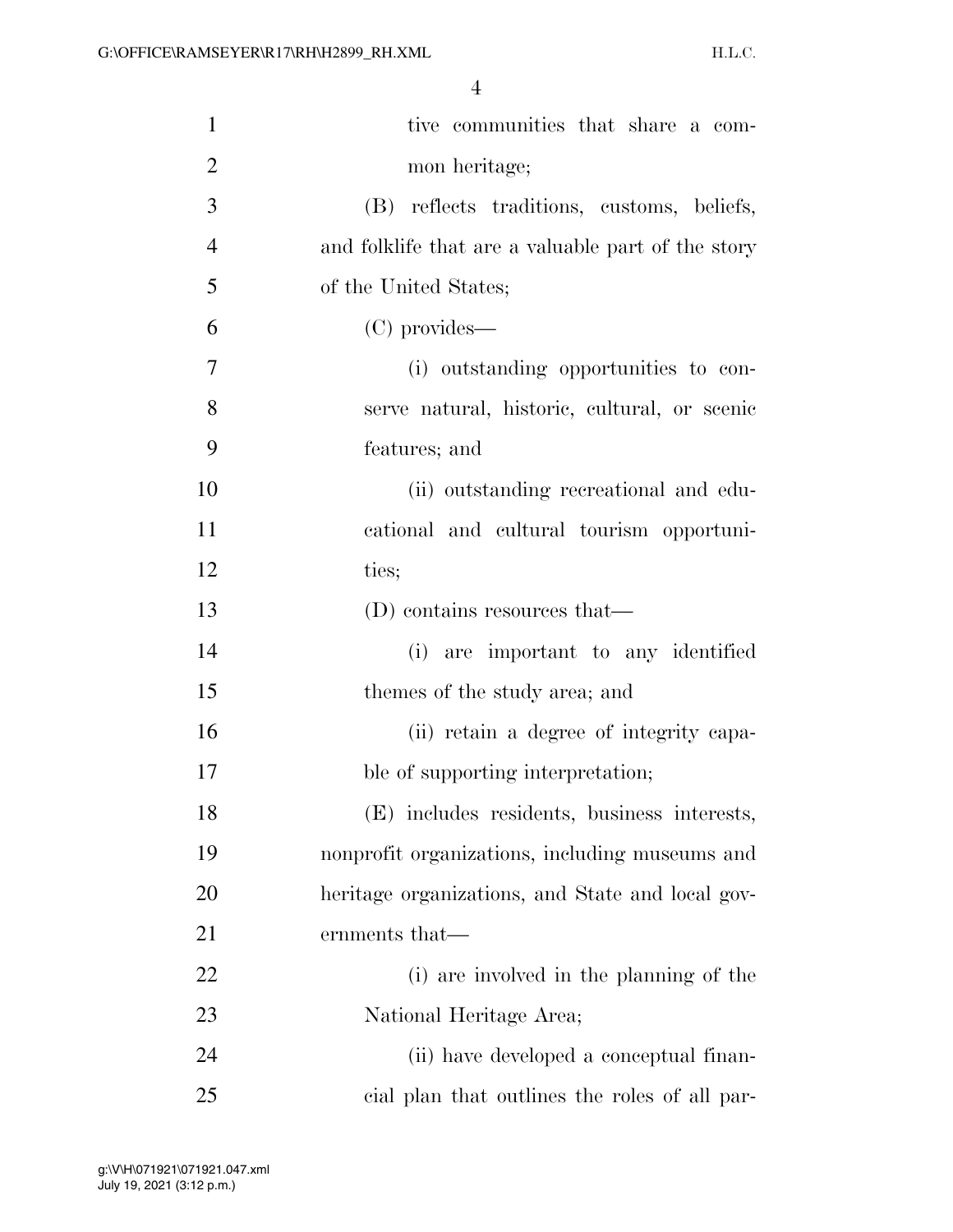| $\mathbf{1}$   | ticipants in the Area, including the Federal                 |
|----------------|--------------------------------------------------------------|
| $\overline{2}$ | Government; and                                              |
| 3              | (iii) have demonstrated support for                          |
| $\overline{4}$ | the designation of the Area;                                 |
| 5              | (F) has a potential management entity to                     |
| 6              | work in partnership with the individuals and                 |
| $\overline{7}$ | entities described in subparagraph (E) to de-                |
| 8              | velop the Area while encouraging State and                   |
| 9              | local economic activity; and                                 |
| 10             | (G) has a conceptual boundary map that is                    |
| 11             | supported by the public.                                     |
| 12             | (b) PRIVATE PROPERTY CONSIDERATIONS.—In con-                 |
| 13             | ducting the study, the Secretary shall consider the poten-   |
| 14             | tial impact that designation of the study area as a national |
| 15             | heritage area would have on private property on Guam.        |
| 16             | (c) REPORT.—Not later than the end of the third fis-         |
| 17             | cal year after the date on which funds are first made avail- |
| 18             | able for this section, the Secretary shall submit to the     |
| 19             | Committee on Natural Resources of the House of Rep-          |
| 20             | resentatives and the Committee on Energy and Natural         |
| 21             | Resources of the Senate a report that describes—             |
| 22             | $(1)$ the findings of the study; and                         |
| 23             | (2) any conclusions and recommendations of the               |
| 24             | Secretary.                                                   |
| 25             | (d) DEFINITIONS.—In this section:                            |